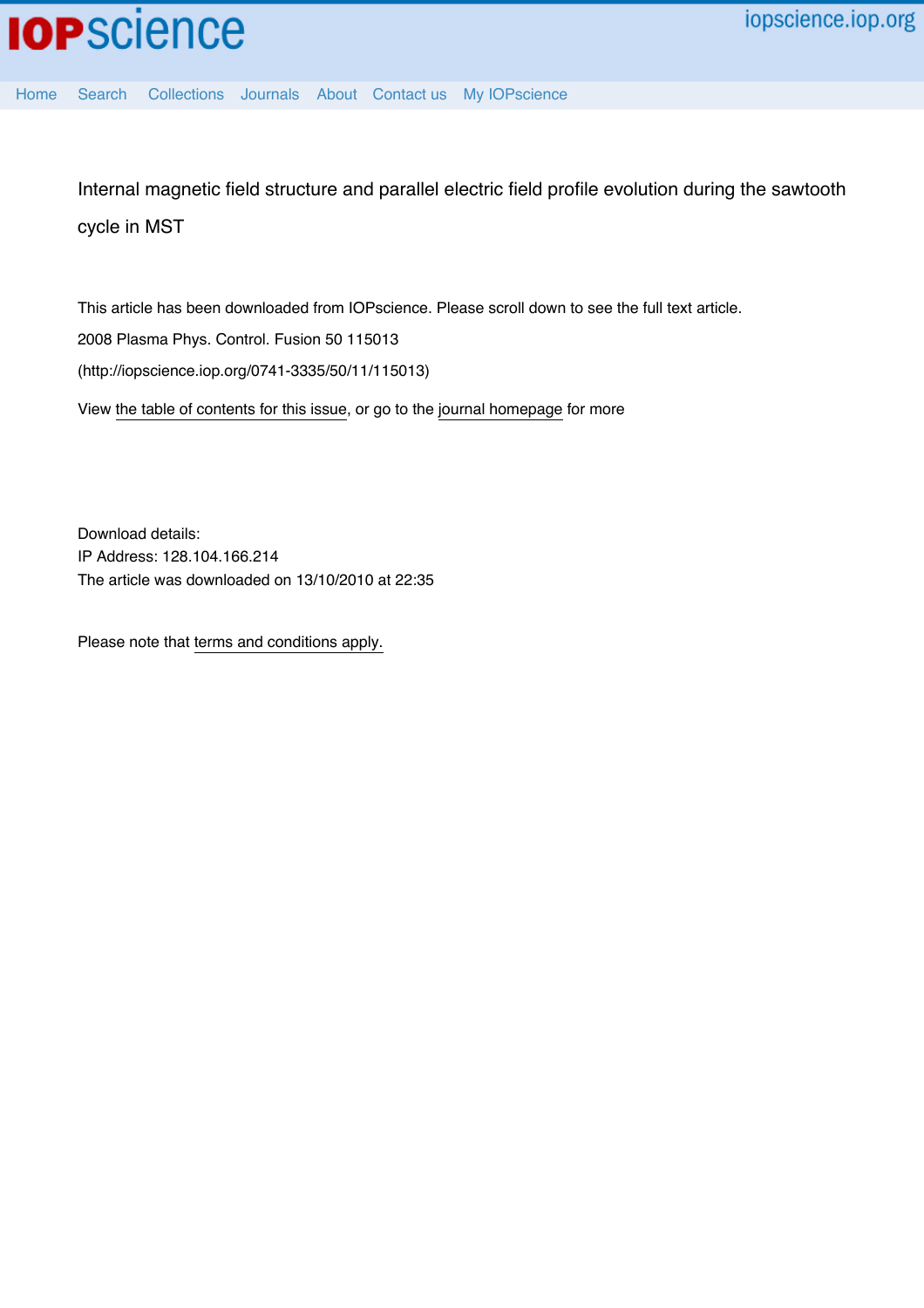Plasma Phys. Control. Fusion **50** (2008) 115013 (11pp) [doi:10.1088/0741-3335/50/11/115013](http://dx.doi.org/10.1088/0741-3335/50/11/115013)

# **Internal magnetic field structure and parallel electric field profile evolution during the sawtooth cycle in MST**

# **B H Deng**<sup>1</sup>**, W X Ding**<sup>1</sup>**, D L Brower**<sup>1</sup>**, A F Almagri**<sup>2</sup>**, K J McCollam**<sup>2</sup>**, Y Ren**<sup>2</sup>**, S C Prager**<sup>2</sup>**, J S Sarff**<sup>2</sup>**, J Reusch**<sup>2</sup> **and J K Anderson**<sup>2</sup>

<sup>1</sup> Department of Physics and Astronomy, University of California at Los Angeles, Los Angeles, CA 90095, USA

<sup>2</sup> Department of Physics, University of Wisconsin, Madison, WI 53706, USA

Received 13 August 2008, in final form 5 September 2008 Published 15 October 2008 Online at [stacks.iop.org/PPCF/50/115013](http://stacks.iop.org/PPCF/50/115013)

# **Abstract**

Temporal dynamics of the magnetic field, parallel current density, parallel electric field and safety factor profiles in the core of a high-temperature reversed-field pinch plasma are experimentally resolved. Measurements are realized using a high-speed polarimeter–interferometer diagnostic which is employed to simultaneously determine the electron density, toroidal current density and poloidal magnetic field profiles. Combined with external magnetic measurements, these data allow determination of the equilibrium profile dynamics during individual sawtooth magnetic relaxation events. At the sawtooth crash, the  $E_{\parallel}$  profile has a large positive peak on-axis, and a negative peak of slightly smaller value near the reversal surface demonstrating the need for a dynamo to sustain the plasma equilibrium.

(Some figures in this article are in colour only in the electronic version)

# **1. Introduction**

The spatial structure of the current density and magnetic field is a major determinant of plasma behavior in many configurations of magnetically confined plasmas. The current density gradient provides a free energy source to drive fluctuations in the magnetic field, while magnetic field shear, represented by the safety factor  $(q)$  profile, provides a stabilizing force against fluctuations. In the reversed-field pinch (RFP), fluctuations not only drive transport of particles and energy across the confining magnetic field but also regulate the current density distribution through the dynamo effect. It is well known that dynamo is required for sustaining steady-state RFP plasmas [\[1\]](#page-11-0). Dynamo effects are manifested by the imbalance between the parallel electric field profile ( $E_{\parallel} \equiv \mathbf{E} \cdot \mathbf{B}/B$ ) and that required to drive plasma current ( $\eta J_{\parallel}$ )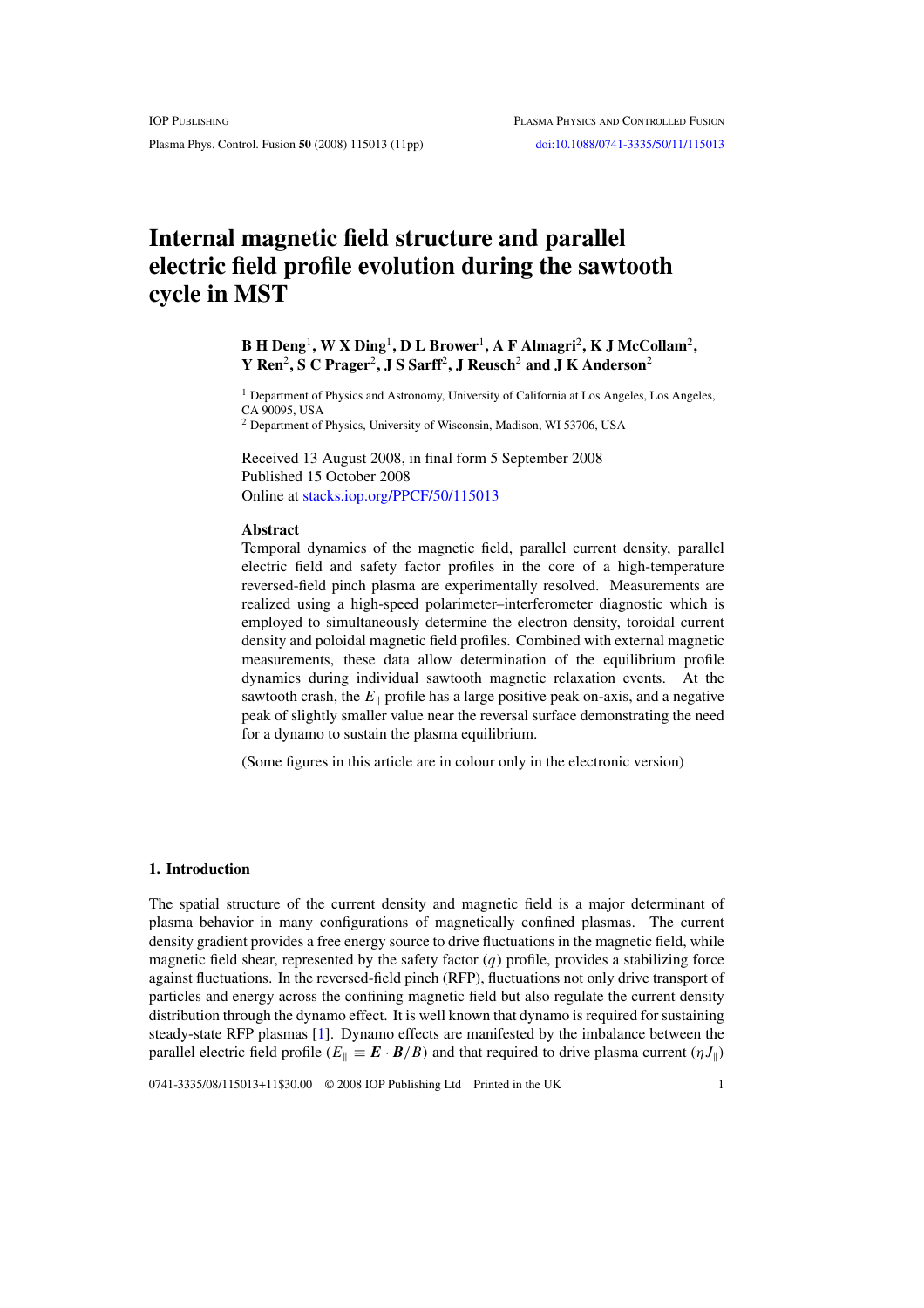where  $J_{\parallel} \equiv \mathbf{J} \cdot \mathbf{B}/B$  and  $\eta$  is the plasma resistivity. Therefore, time resolved measurements of the  $E_{\parallel}$  profile can reveal important information on the dynamo and its temporal dynamics.  $E_{\parallel}$  profiles are dominantly inductive and can be obtained from Faraday's law if time resolved magnetic field profile information is available [\[2\]](#page-11-1).

RFP discharges often exhibit cyclical magnetic reconnection events with periodicity of several milliseconds, also referred to as sawteeth. These are discrete dynamo events during which toroidal magnetic field is generated and rapid ( $\Delta t \sim 100-200 \,\mu s$ ) changes occur in the magnetic field and current density profiles. Previous measurements of the RFP internal magnetic field structure and current density distribution used ensembled data averaged over many sawtooth events where the density and magnetic field were measured independently for separate discharges [\[3,](#page-11-2) [4\]](#page-11-3).

In this paper, we present measurements of the internal magnetic field structure and current density distribution during individual sawtooth events in the Madison Symmetric Torus (MST) RFP. Profiles of toroidal current density  $(J_{\text{tor}})$  and poloidal magnetic field  $(B_{\text{pol}})$  are measured by a far-infrared (FIR) laser polarimeter–interferometer system providing simultaneous density and magnetic field information with high time and phase resolution [\[5\]](#page-11-4). In addition, by using a simplified equilibrium analysis approach, information on the toroidal magnetic field  $(B_{\text{tor}})$ and safety factor profile  $(q = (r/R)(B_{\text{tor}}/B_{\text{pol}}))$  evolution is obtained (where r corresponds to torus radial position in minor radius and  $R$  the major radius). From this information, the inductive  $E_{\parallel}$  profile during the sawtooth cycle can also be resolved. As an independent measure of accuracy, the inferred value of the toroidal field at the magnetic axis agrees well with its value measured by a motional Stark effect (MSE) diagnostic [\[6\]](#page-11-5).

We find that the safety factor profile exhibits a sawtooth-like modulation where the value on axis increases by ∼20% at each crash.  $J_{\parallel}(0)$  collapses at the crash, recovering slowly during the linear-ramp phase. The current density profile shape is observed to be essentially invariant when raising the plasma current from 180 to 580 kA. However, current channel narrowing is observed when the RFP plasma becomes more deeply reversed. Excellent temporal resolution of the magnetic field profile measurements makes it possible to calculate the inductive electric field profiles over a sawtooth cycle. It is found that between sawtooth crashes,  $E_{\parallel}$  is small and its profile is peaked off-axis while the plasma current density profile peaks on-axis. At a sawtooth crash, when the current profile is flattened,  $E_{\parallel}$  profiles are characterized with a large positive central peak and a large negative peak near the reversal radius. When averaged over the sawtooth cycle, the  $E_{\parallel}$  profile is centrally peaked, with the maximum value determined by the externally applied loop voltage, consistent with the intuitive expectation based on steady-state current sustainment [\[1\]](#page-11-0). An imbalance between measured parallel electric field profile and product of plasma parallel current and resistivity over the sawtooth cycle indicates the need for dynamo in order to satisfy Ohm's law.

<span id="page-2-0"></span>This paper is organized as follows: in section [2,](#page-2-0) the equilibrium analysis method employed is described; in section [3,](#page-4-0) magnetic and current density profile dynamics along with scaling are presented; in section [4,](#page-7-0) the parallel electric field profile temporal evolution during a sawtooth cycle is shown; and section [5](#page-10-0) contains a discussion and a summary of experimental results.

#### **2. Equilibrium model and measurement approach**

RFP plasmas tend to relax toward a force free configuration, where plasma current is parallel to magnetic field, i.e.  $J_{pol} = \lambda B_{pol}/(\mu_0 a)$ ,  $J_{tor} = \lambda B_{tor}/(\mu_0 a)$  and  $\lambda \equiv \mu_0 a J_{\parallel}/B$  is constant (where a is plasma minor radius). This tendency, together with Ampere's law, couples the poloidal and toroidal magnetic field profiles making it possible to derive  $B_{\text{tor}}(J_{\text{pol}})$  profiles from  $B_{pol}$  ( $J_{tor}$ ) profiles.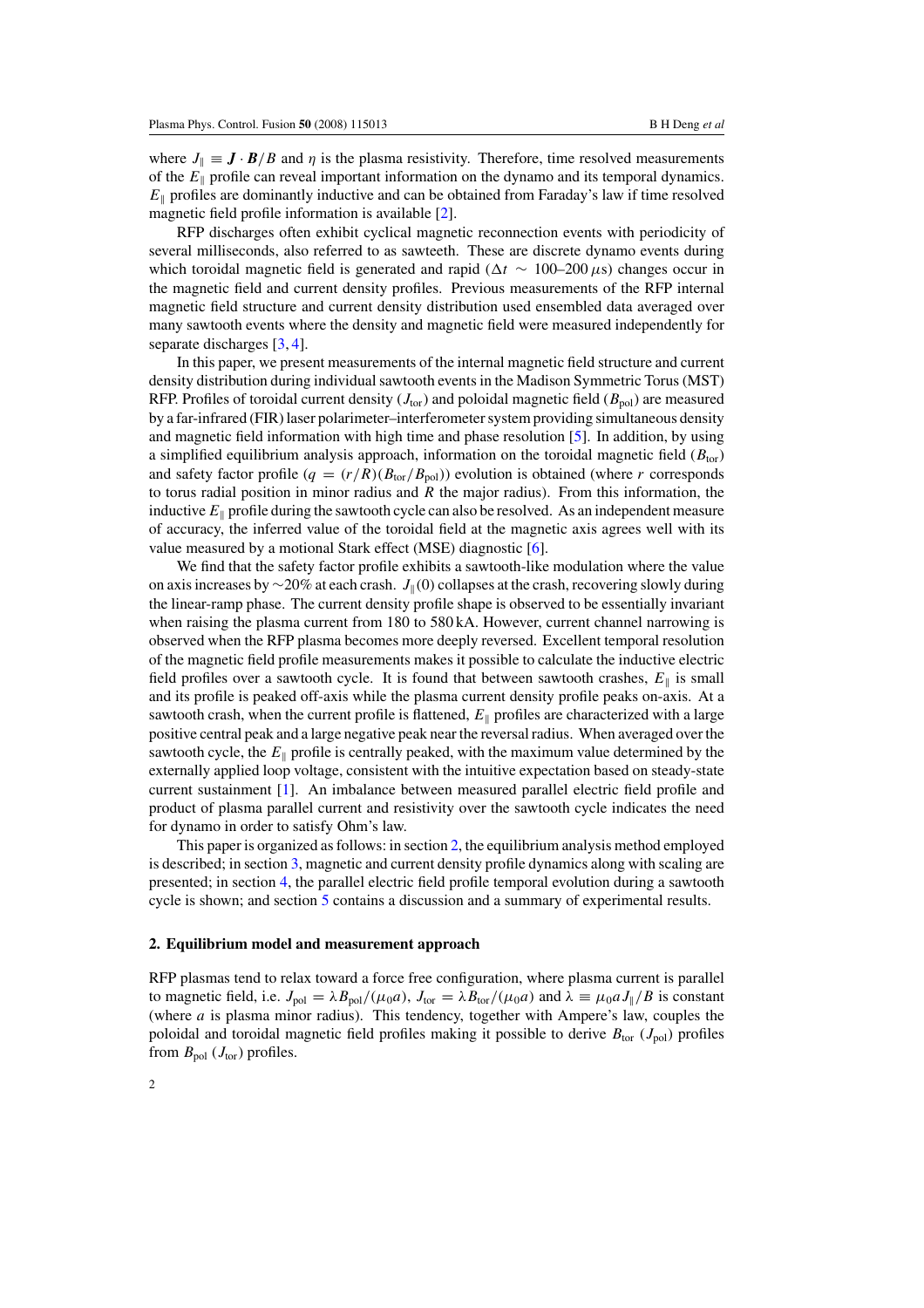It was shown previously that poloidal magnetic field (and  $J_{\text{tor}}$ ) profiles can be measured with high-time resolution using the multi-chord FIR laser polarimeter–interferometer diagnostic in MST [\[3](#page-11-2)-5, [7\]](#page-11-6). In order to also obtain  $B_{\text{tor}}$  profiles using this information, two practical situations need to be considered. First, a current component perpendicular to the magnetic field is required to balance plasma pressure. Second, the perfect conductor boundary condition requires the current to vanish there. The latter forces  $\lambda$  to have a spatially varying profile, for example,  $\lambda(r) = \lambda_0(1-(r/a)^{\alpha})$ . This  $\lambda$ -profile is used in the so-called alpha model to calculate the equilibrium magnetic profiles using only  $I_p$ ,  $B_{tor}(a)$  and  $B_{tor}$  from external magnetic measurements and assuming a parabolic pressure profile [\[8\]](#page-11-7).

<span id="page-3-0"></span>Herein, we use a different method to determine the equilibrium profiles. From Ampere's law,  $\nabla \times \vec{B} = \mu_0 \vec{J}$ , and the definition  $\lambda = \mu_0 a J_{\parallel}/B$ , in a cylindrical co-ordinate system it can be shown that

$$
\frac{dB_{\text{tor}}}{dr} = -\frac{\lambda}{a} \frac{B_{\text{tor}}^2 + B_{\text{pol}}^2}{B_{\text{pol}}} + B_{\text{tor}} \left( \frac{1}{r} + \frac{1}{B_{\text{pol}}} \frac{dB_{\text{pol}}}{dr} \right). \tag{1}
$$

By using the measured  $B_{pol}$  profile, this differential equation can be solved numerically to obtain the  $B_{\text{tor}}$  profile. The two free parameters in the  $\lambda$ -profile ( $\lambda_0$  and  $\alpha$ ) are determined iteratively in the solving process by adding two additional constraints,  $B_{\text{tor}}(a)$  and average value of  $B_{\text{tor}}(\overline{B}_{\text{tor}})$ , measured by external magnetic coils.

In obtaining the poloidal magnetic field (and  $J_{\text{tor}}$ ) profiles from measurements of Faraday rotation and density, toroidal effects are included by using the shifted circular flux surface approximation [3-[5\]](#page-11-4). Once equation [\(1\)](#page-3-0) is solved for profiles of  $\lambda(r)$  and  $B_{\text{tor}}$ , one can readily obtain the spatial distribution of  $J_{\parallel}$  and safety factor, q. This two-step approach, referred to herein as FIRfit, uses internal constraints imposed by the interferometer– polarimeter measurements along with the external magnetic measurements of  $I_p$ ,  $B_{\text{tor}}(a)$  and  $\overline{B}_{\text{tor}}$ . Interferometer–polarimeter system time response of  $\sim$ 4 µs provides excellent temporal resolution allowing the fast time evolution of the  $B_{pol}$ ,  $B_{tor}$ , q and  $J_{\parallel}$  profiles to be determined. Previous measurements of the toroidal current and poloidal magnetic field in MST [\[3,](#page-11-2) [4\]](#page-11-3) were obtained by operating the diagnostic as an interferometer or polarimeter separately and then combining the datasets by ensemble averaging over many sawtooth events. For results presented herein, the system was upgraded so that simultaneous interferometry and polarimetry measurements [\[5\]](#page-11-4) were possible, thereby allowing us to investigate individual sawtooth events for a given discharge.

Full modeling of the MST internal magnetic field structure is achieved using the equilibrium reconstruction code MSTfit [\[9\]](#page-11-8) which provides a toroidal equilibrium solution best fitting all of the magnetic (external and internal) and pressure data available. However, hightime resolution pressure measurements are not available during individual sawtooth cycles for a given discharge. Compared with MSTfit, FIRfit does not depend on plasma pressure measurements thereby improving the time resolution. Instead, FIRfit uses the simplified twoparameter model,  $\lambda = \lambda_0(1 - (r/a)^{\alpha})$ , to describe the RFP plasma equilibrium. Neither MSTfit or FIRfit uses helicity conservation as a constraint on the equilibrium reconstruction. However, evaluation of the helicity shows that it is conserved during the sawtooth cycle [\[9\]](#page-11-8). By directly comparing profiles obtained using the two approaches (section [3\)](#page-4-0), we will establish that the treatment provided in FIRfit is suitable for the application presented.

All measurements reported herein are made on the MST RFP device [\[10\]](#page-11-9) which has a major radius  $R_0 = 1.5$  m and minor radius  $a = 0.51$  m. For the standard sawtoothing plasmas investigated, plasma current  $(I<sub>p</sub>)$  ranges from 180 to 580 kA, and line-averaged density is typically  $\sim 10^{19}$  m<sup>-3</sup>. All data presented are obtained during the current flat-top periods of the standard plasma discharges. Specific examples of the interferometry and polarimetry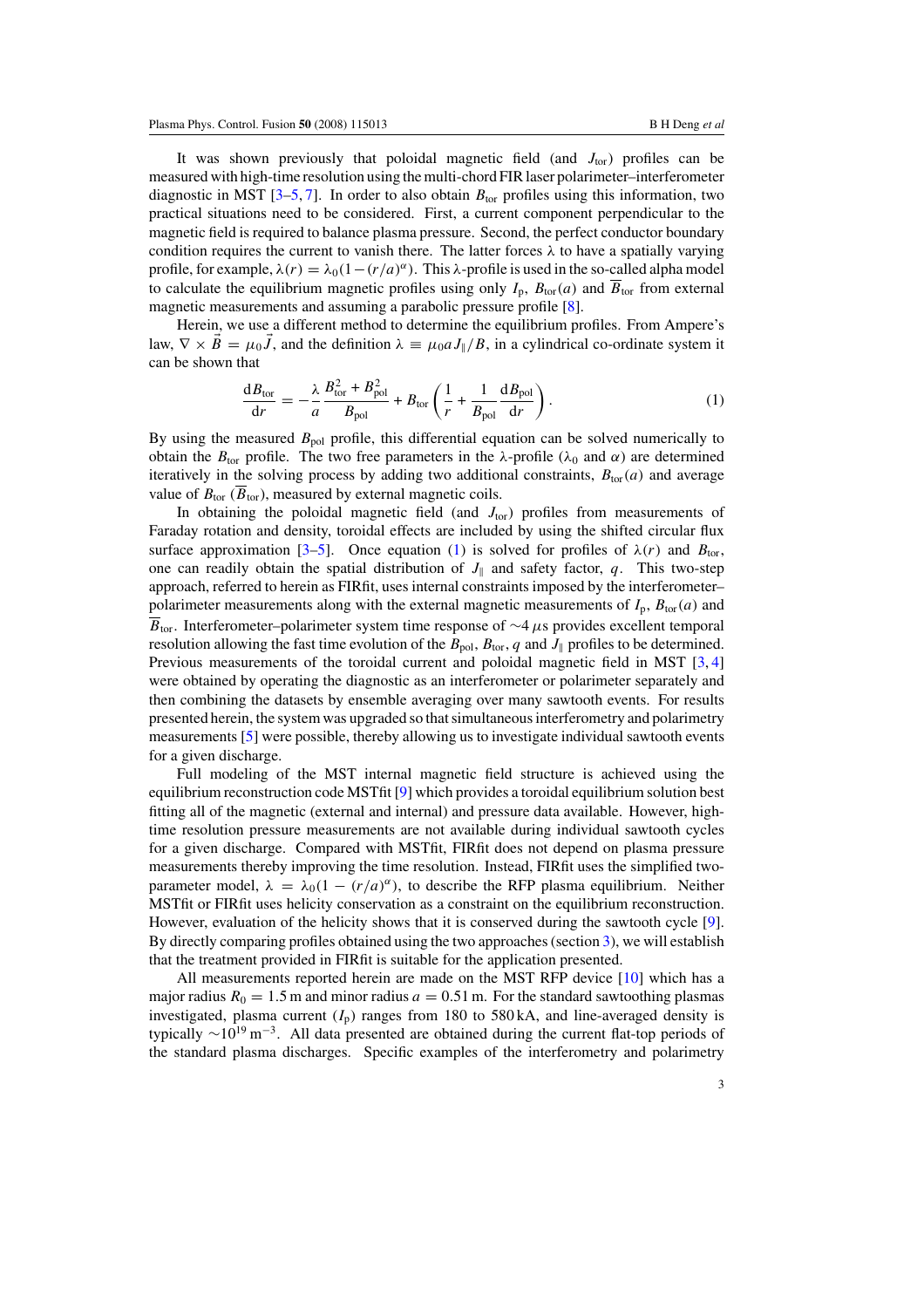<span id="page-4-1"></span>

Figure 1. Comparison of magnetic field profiles from FIRfit (solid curves) with MSTfit (dashed curves), MSE data (squares), and probe data (triangles) for  $(a) 180kA$ ,  $(b) 400kA$  and  $(c) 580kA$ standard discharges.

<span id="page-4-0"></span>time series data and profiles as well as description of the measurement technique have been previously published and will not be shown here [\[3–](#page-11-2)[5,](#page-11-4) [7\]](#page-11-6).

## **3. Magnetic and current density profile scaling and temporal dynamics**

The suitability of the FIRfit approach for standard MST plasmas is established by comparison of the magnetic field profiles thus obtained with those from the MSTfit analysis as shown in figures [1\(](#page-4-1)a)–(c), for discharges with  $I_p = 180$  kA, 400 kA and 580 kA, respectively. Profiles are evaluated at the midway point of the sawtooth cycle and the reversal parameter  $F = B_{\text{tor}}(a)/\bar{B}_{\text{tor}} \approx -0.15$  for these discharges. In these figures, the solid curves are obtained using FIRfit and the dashed curves are obtained from MSTfit. For each case, the difference between the reconstructed profiles is within experimental errors, which typically range from 10–20% for 180 kA discharges to 5–10% for 580 kA discharges. The relative error is larger at smaller plasma current due to smaller Faraday rotation angles.

In figures [1\(](#page-4-1)b) and (c), a  $B_{\text{tor}}$  data point (solid square) near the magnetic axis ( $B_0$ ) measured by a MSE diagnostic is also shown. MSE measurements are only made at the magnetic axis. Here we see the directly measured value for  $B_0$  agrees very well with the result of FIRfit. For low current discharges (figure  $1(a)$  $1(a)$ ), MSE measurements are not available due to small signal to noise ratio. However, at low current the FIRfit reversal radius position (i.e. point in space where  $B_{\text{tor}}$  goes to zero),  $r/a \sim 0.85$ , matches that measured by magnetic probes as shown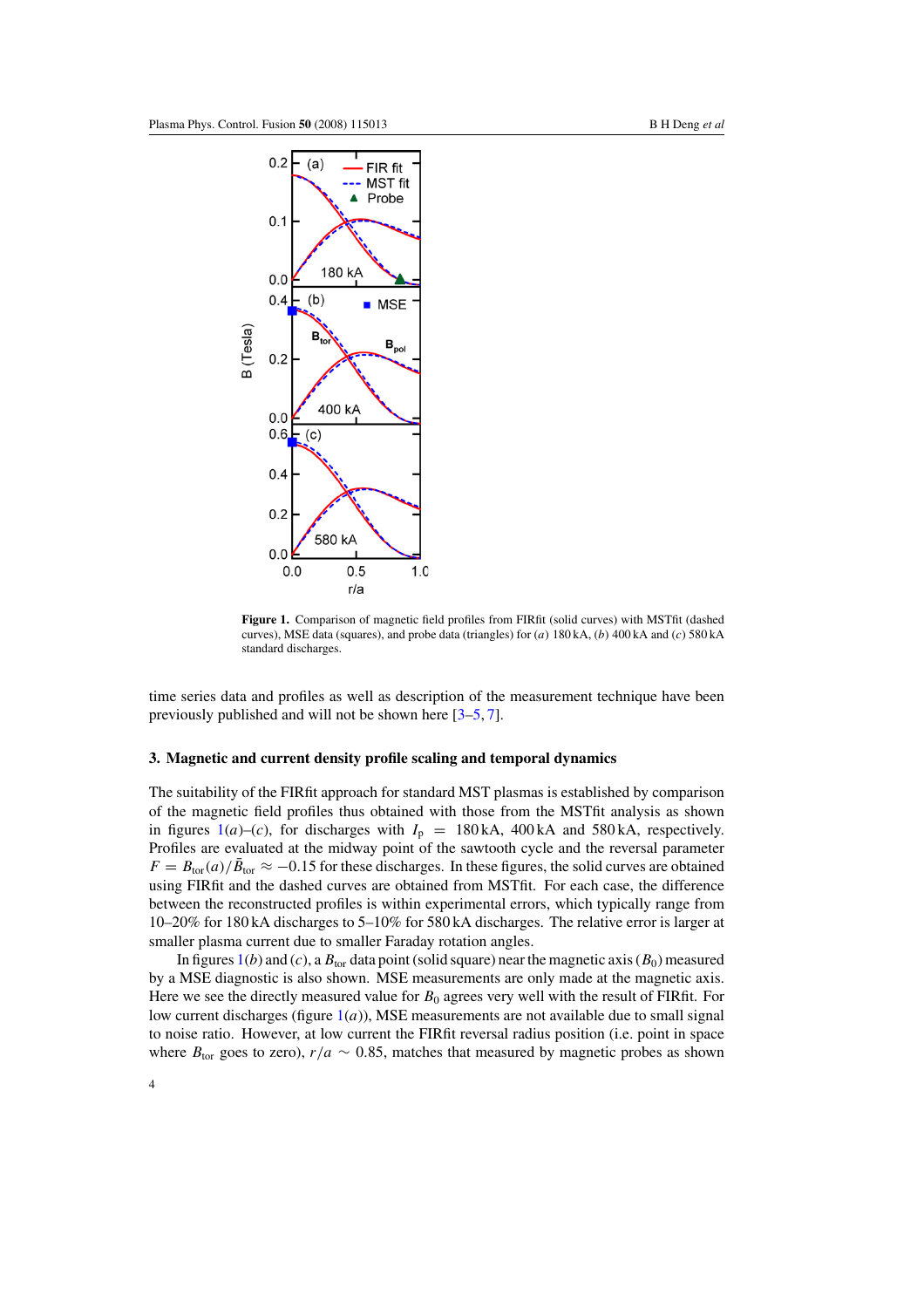<span id="page-5-0"></span>

Figure 2.  $B_0$  increases with plasma current. Solid diamonds (red) are from FIRfit and the dashed line (blue) represents a fit to MSE measurements of  $B_0$ .

<span id="page-5-1"></span>

**Figure 3.** (a) Normalized parallel current and (b) q profiles for  $I_p = 180$  (long dash—blue), 400 (solid—red), and 580 kA (short dash-green). The values of  $J_{\parallel}(0)$  are 1, 2 and 3 MA m<sup>-2</sup> for  $I_p = 180$  kA, 400 kA and 580 kA, respectively.

in figure  $1(a)$  $1(a)$ . Under various plasma conditions,  $B_0$  obtained from FIRfit agrees with MSE measurements of  $B_0$  to within 5% and with dependence on  $I_p$  to within ∼10%, as shown in figures [1](#page-4-1) and [2,](#page-5-0) respectively. The variation of  $B_0$  with plasma current reflects the fact that in RFP plasmas, the source of toroidal flux is the externally applied poloidal flux. Agreement between the two reconstruction approaches and MSE measurements establishes that the FIRfit model is suitable for determining the MST equilibrium profiles for standard plasmas.

For the same conditions shown in figure [1,](#page-4-1) the corresponding parallel current density and q profiles are shown in figure [3.](#page-5-1) While the current density on axis increases with plasma current from 1 to 3 MA m−2, as expected, the profile shape is essentially constant within experimental error (<10%). In addition, since  $B_0$  also increases with current, as previously mentioned, the  $q$  profile is observed to remain unchanged with variation in plasma current. However,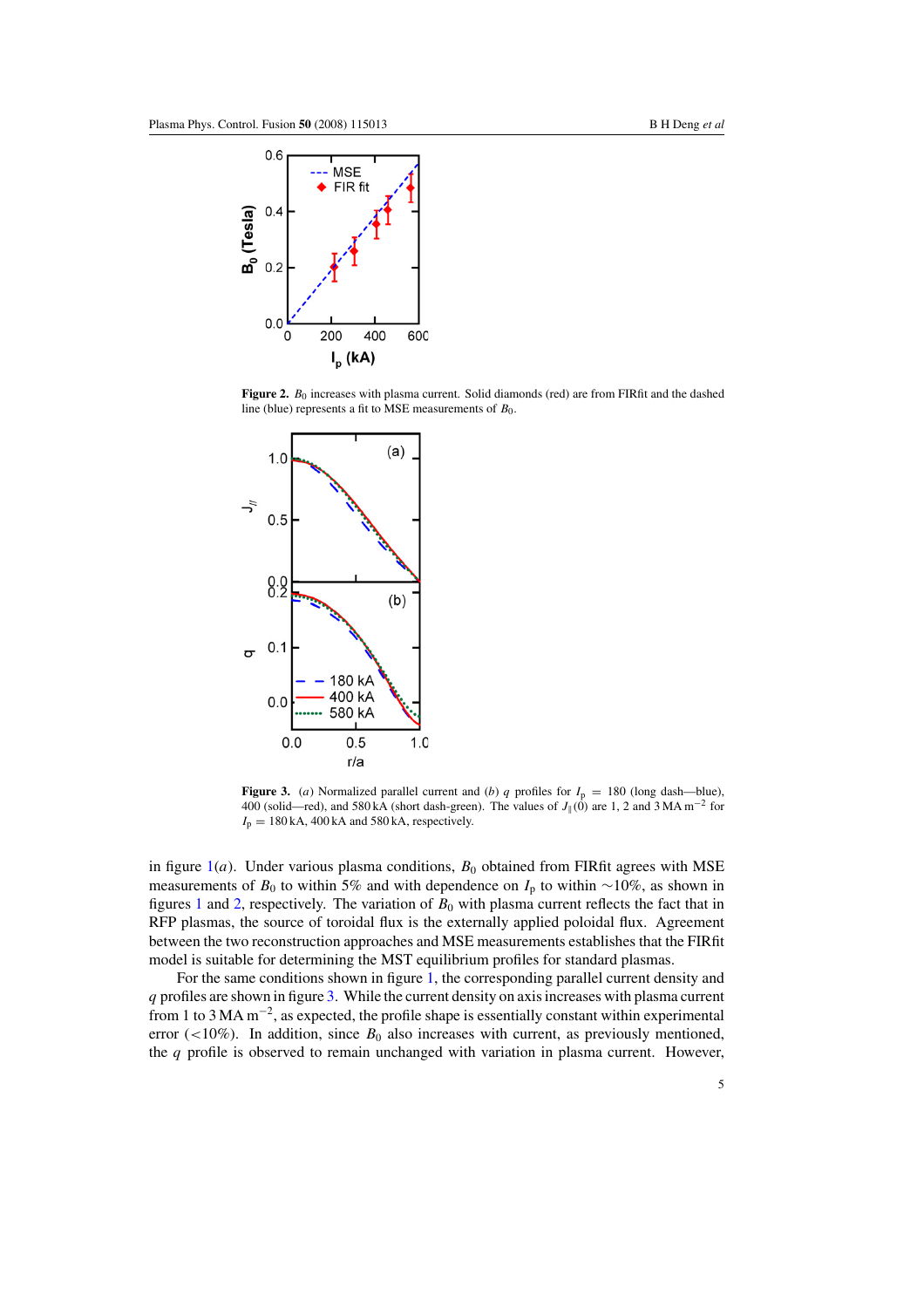<span id="page-6-0"></span>

**Figure 4.** Parallel current density profile changes with reversal parameter F. Values on axis have been normalized to 1.

the current profile shape can be modified by changing the reversal parameter  $F$  as shown in figure [4.](#page-6-0) Here we see that as F becomes more negative (and the  $B_{\text{tor}}$  reversal radius moves inward), the current profile narrows.

Excellent time resolution provided by the FIR polarimeter–interferometer diagnostic makes it possible to follow the temporal evolution of magnetic field profiles over a sawtooth cycle for individual events. Time traces of the on-axis magnetic field  $(B_0)$ , current density  $(J_0)$  and safety factor  $(q_0)$  over consecutive sawtooth cycles of a 400 kA standard discharge are shown in figure [5.](#page-7-1) The time resolution used in the FIRfit is 0.1 ms. The slow increase of  $J_0$  indicates current profile peaking on axis during the linear-ramp phase, and the sudden decrease of  $J_0$  (although total current  $I_p$  increases) signifies the current profile flattening at a sawtooth crash, consistent with previous measurements  $[3, 4]$  $[3, 4]$  $[3, 4]$ . At each crash,  $q_0$  jumps to above 0.2, so that the  $m = 1$ ,  $n = 5$  mode becomes resonant at the core. However, the mode quickly becomes non-resonant when  $q_0$  decreases to below 0.2 as the current profile begins to peak. During the entire sawtooth cycle, the  $m = 1$ ,  $n = 6$  mode is resonant in the plasma core. This is consistent with observations that the  $(1, 6)$  mode is the dominant mode in MST as determined from magnetic fluctuation measurements  $[10]$ . As  $q_0$  decreases, approaching  $\sim$ 1/6, a sawtooth crash occurs. The increase in q(0) at the sawtooth crash is consistent with the decrease in  $J(0)$  and flattening of the current profile.

As shown in figure [5,](#page-7-1) the on-axis  $(B_0)$  magnetic field is also sawtoothing. This is consistent with direct measurements by MSE in the plasma core [\[6\]](#page-11-5), and expectations from 3D MHD simulation [\[11\]](#page-11-10). Both the core and edge values of  $B_{\text{tor}}$  decrease at the sawtooth crash, however, the average toroidal magnetic field  $(\overline{B}_{\text{tor}})$  increases, as shown in figure [3\(](#page-5-1)e), due to the plasma dynamo effect. Therefore,  $B_{\text{tor}}$  values at mid-radius must increase as predicted by 3D MHD simulations [\[13\]](#page-11-11) and confirmed by the surface plot of  $B_{\text{tor}}$  profile evolution over a single sawtooth cycle, as shown in figure [6.](#page-8-0)

For the discharges shown in figure [5,](#page-7-1) the FIRfit quantities  $(B_0, J_0, q_0)$  evidence a minor crash at ∼24 ms, which is correlated with the (1, 6) mode amplitude ( $|\tilde{B}_p|$ ) change (see figure  $5(f)$  $5(f)$ ). This is a core localized event, which is detected by the central FIR channels, as shown in the time trace (figure  $5(d)$  $5(d)$ ) of the Faraday rotation angle ( $\psi_F$ ) measured by a FIR polarimetry channel with the laser beam passing near the resonant radius of the (1, 6) mode. Edge measurements of  $B_t(a)$  and  $\overline{B}_{\text{tor}}$  do not record this core event, illustrating the sensitivity of the FIR diagnostic and the advantage of having core measurements of the internal field structure.

Further illustrating the change in profiles at a reconnection event,  $B_{\text{tor}}$ ,  $B_{\text{pol}}$ ,  $J_{\parallel}$  and q profiles measured before (27.7 ms) and after (28 ms) a sawtooth crash are shown in figure [7.](#page-8-1) Before a sawtooth crash, the  $J_{\parallel}$  profile is very peaked, and then flattens significantly after the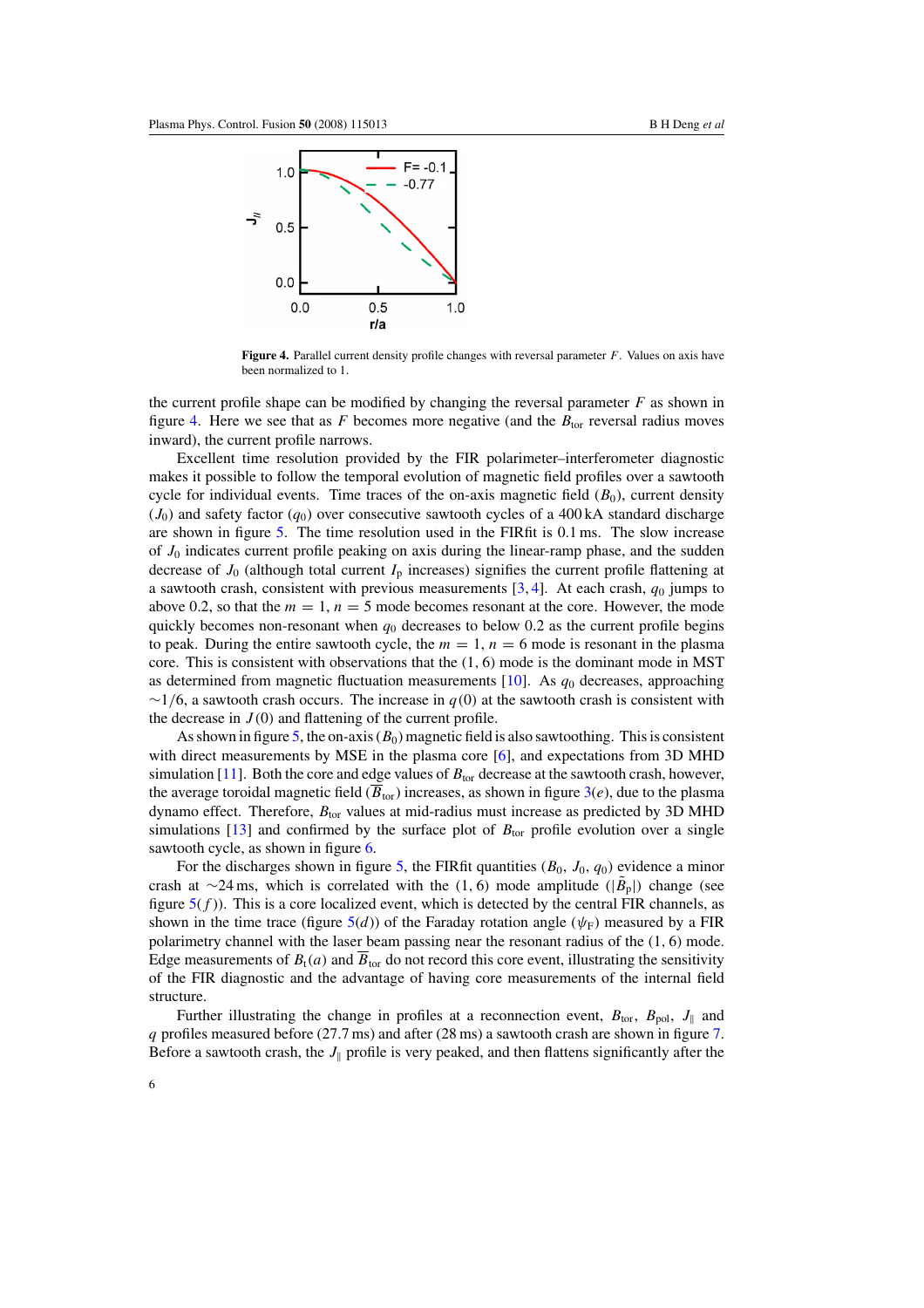<span id="page-7-1"></span>

**Figure 5.** Time traces from a single 400 kA standard discharge where  $(a)$   $B_0$  (vertical dashed lines correspond to time selected for profiles in figure [7\)](#page-8-1), (b)  $J_0$  and (c)  $q_0$  are the on axis equilibrium magnetic field, current density, and safety factor, respectively, (d)  $\psi_F$  is the Faraday rotation angle measured by a FIR polarimetry chord passing near the resonant radius of the  $(1,−6)$  mode,  $(e)$   $B_{tor}$ (a) and  $\bar{B}_{\text{tor}}$  are the edge and average toroidal magnetic field, respectively, (f)  $|\tilde{B}_{p}|$  is the (1, 6) mode amplitude and  $(g)$   $I_p$  is the total plasma discharge current.

<span id="page-7-0"></span>crash. The more peaked current profile before the crash, with correspondingly lesser magnetic shear, tends to be linearly destabilizing, although nonlinear physics is known to be important throughout the relaxation process. With the high-time resolution of FIRfit, it is now feasible to test the dynamic changes of plasma stability under various plasma discharge conditions.

## **4. Electric field profile dynamics**

RFP plasmas are partly self-sustained by the dynamo effect, which is a fluctuationdriven electromotive force that can modify the electric field profile. Temporally resolved measurements of electric field profiles can reveal information on the dynamo field spatial distribution and evolution by looking at the imbalance between  $E_{\parallel}$  and  $\eta J_{\parallel}$  in Ohm's law. Generally, when time resolved magnetic field profiles are known, the inductive electric field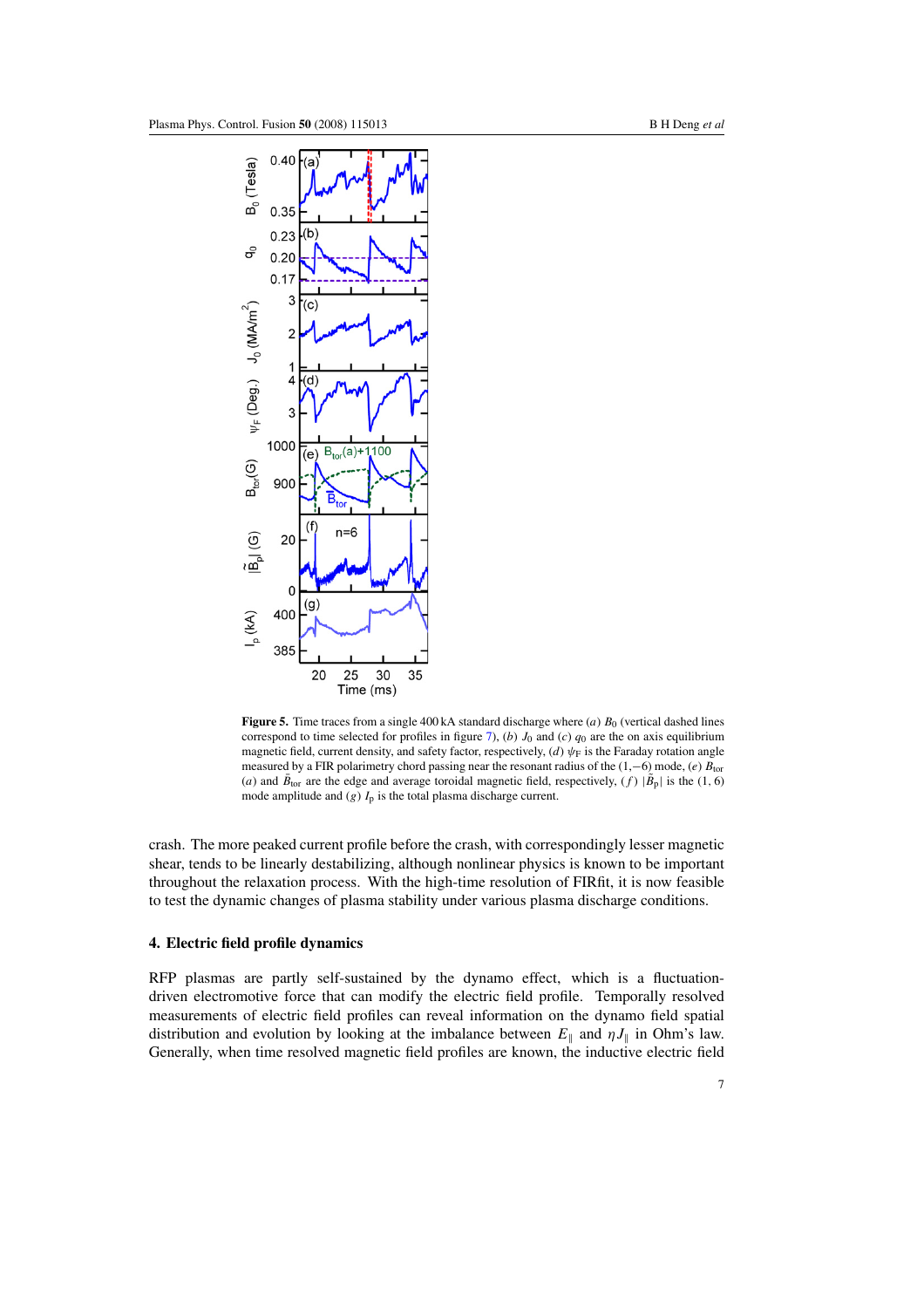<span id="page-8-0"></span>

Figure 6. Evolution of  $B_{\text{tor}}$  profiles over a single sawtooth event in a 400 kA standard discharge. The time traces of the on-axis value ( $B_0$ ), edge value ( $B_{\text{tor}}(a)$ ) and space average value ( $\overline{B}_{\text{tor}}$ ) are shown in figure [5.](#page-7-1)

<span id="page-8-1"></span>

Figure 7. Equilibrium profiles before (27.7 ms, solid curves) and after (28 ms, dashed curves) a sawtooth crash in a 400 kA discharge. Time slices selected correspond to vertical dashed lines in figure  $5(a)$  $5(a)$ . MSE measurements of  $B_0$  taken from [\[11\]](#page-11-10) are denoted by solid squares.

<span id="page-8-3"></span><span id="page-8-2"></span>profiles can be determined from Faraday's law according to [\[2\]](#page-11-1)

$$
E_{\text{tor}}(r) = E_{\text{tor}}(a) - \int_r^a \frac{\partial}{\partial t} B_{\text{pol}} \, dr', \tag{2}
$$

$$
rE_{\text{pol}}(r) = aE_{\text{pol}}(a) + \int_r^a \frac{\partial}{\partial t} B_{\text{tor}} r' dr' = -\int_0^r \frac{\partial}{\partial t} B_{\text{tor}} r' dr'.
$$
 (3)

8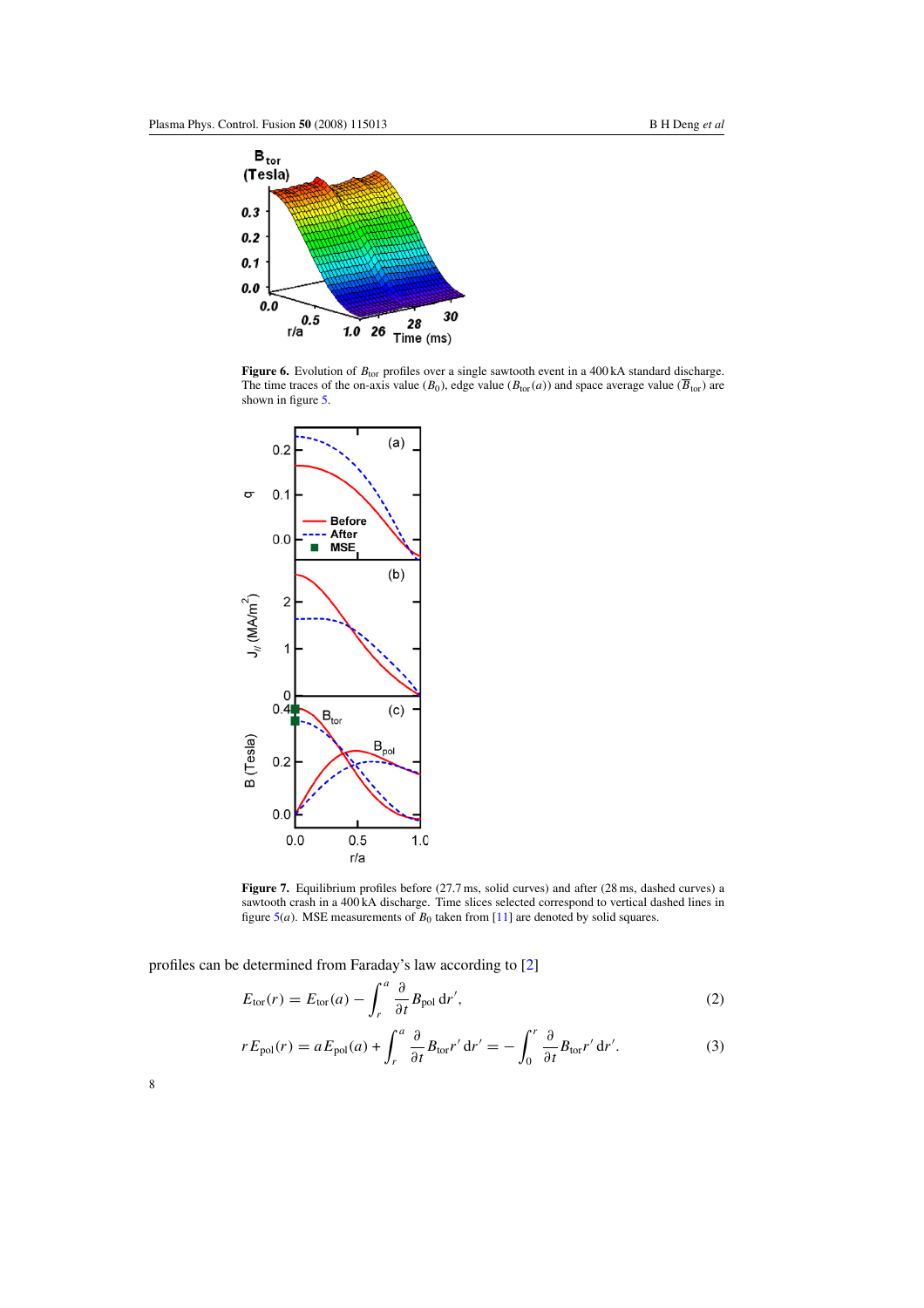<span id="page-9-0"></span>

**Figure 8.** Parallel electric field profiles at 1 ms before (solid curve) and 1 ms after (dashed curve) the sawtooth crash for 400 kA standard discharges. Each profile is smoothed over 0.3 ms time window.

Here,  $E_{\text{tor}}(a)$  and  $E_{\text{pol}}(a)$  are the toroidal and poloidal electric fields at the plasma surface, determined from the toroidal and poloidal loop voltages, respectively.

For standard RFP plasma discharges in MST with  $I_p = 400 \text{ kA}$ , the sawtooth period typically varies from 4 to 8 ms. To reduce random errors, ensemble averaging is performed to obtain the time evolution of magnetic field profiles from −2.5 ms (before) to +2.5 ms (after) a sawtooth crash. The ensemble consists of 80 sawtooth events, each selected during the current flat-top period of discharges displaying sawtooth period of  $5 \pm 1$  ms. Time resolved electric field profiles are subsequently calculated (every 0.1 ms) using equations [\(2\)](#page-8-2) and [\(3\)](#page-8-3). Shown in figure [8](#page-9-0) are the parallel electric field profiles at times 1 ms before (solid curve, labeled '−1 ms') and 1 ms after (dashed curve, labeled '1 ms') sawtooth crash. The profile change from +1 to  $-1$  ms characterizes the general trend of  $E_{\parallel}$  evolution during the sawtooth linearramp phase. After a sawtooth crash (+1 ms),  $E_{\parallel}$  peaks at  $r/a \sim 0.6$  and is hollow. This hollow profile shape is consistent with peaking of current density profile on axis. From Faraday's law,  $\nabla \times \mathbf{E} = -\partial \mathbf{B}/\partial t$ , we have  $\partial E_z/\partial r = \partial B_{pol}/\partial t$ . In the plasma core  $(r \ll a)$ ,  $B_{pol}$ (∼ r J<sub>0</sub>) increases with time when current density is peaking on axis. Therefore,  $\partial E_z/\partial r > 0$ , leading to the hollow  $E_{\parallel}$  profile seen in figure [8.](#page-9-0) In the plasma core, the  $E_{\parallel}$  value is close, within error, to that required to match the resistive electric field ( $\eta J_{\parallel}$ ) of ~0.5–1 V m<sup>-1</sup> (see figure [1](#page-4-1) in [\[12\]](#page-11-12)). This implies that during the sawtooth ramp phase, little or no dynamo is required in the plasma core, consistent with previous dynamo measurements [\[13\]](#page-11-11). A sawtooth crash is a discrete dynamo event during which the current profile is flattened, i.e.  $J_0$  decreases by ∼20–30% in ∼100–200  $\mu$ s, while the edge current density increases. From Lenz's law, the inductive electric field will react to oppose the current profile change caused by dynamo electromotive force. Therefore, the electric field profile develops a large positive peak in the core and a large negative peak near the reversal radius, as shown in figure [9.](#page-10-1) The core plasma inductive electric field ( $\sim$ 40 V m<sup>-1</sup>) must be balanced by the dynamo electromotive force since the resistive electric field is small  $(<1$  V m<sup>-1</sup>). This is true in the plasma core since the on-axis value of  $E_{\parallel}$ , shown in figure [9,](#page-10-1) is comparable to the dynamo electromotive force obtained from Hall dynamo  $\langle j \times b \rangle$  measurement [\[14,](#page-11-13) [16\]](#page-11-14). At the plasma edge, previous spectroscopic measurements have shown that the electric field is balanced by the MHD dynamo $\langle \tilde{v} \times \tilde{b} \rangle$ electromotive force [\[13,](#page-11-11) [16\]](#page-11-14).

By taking the average of all the profiles generated during the sawtooth cycle (i.e. one profile every 0.1 ms), the mean toroidal (long dashed curve), poloidal (dotted curve), and parallel (solid curve) electric field profiles are obtained and shown in figure [10.](#page-10-2) These profiles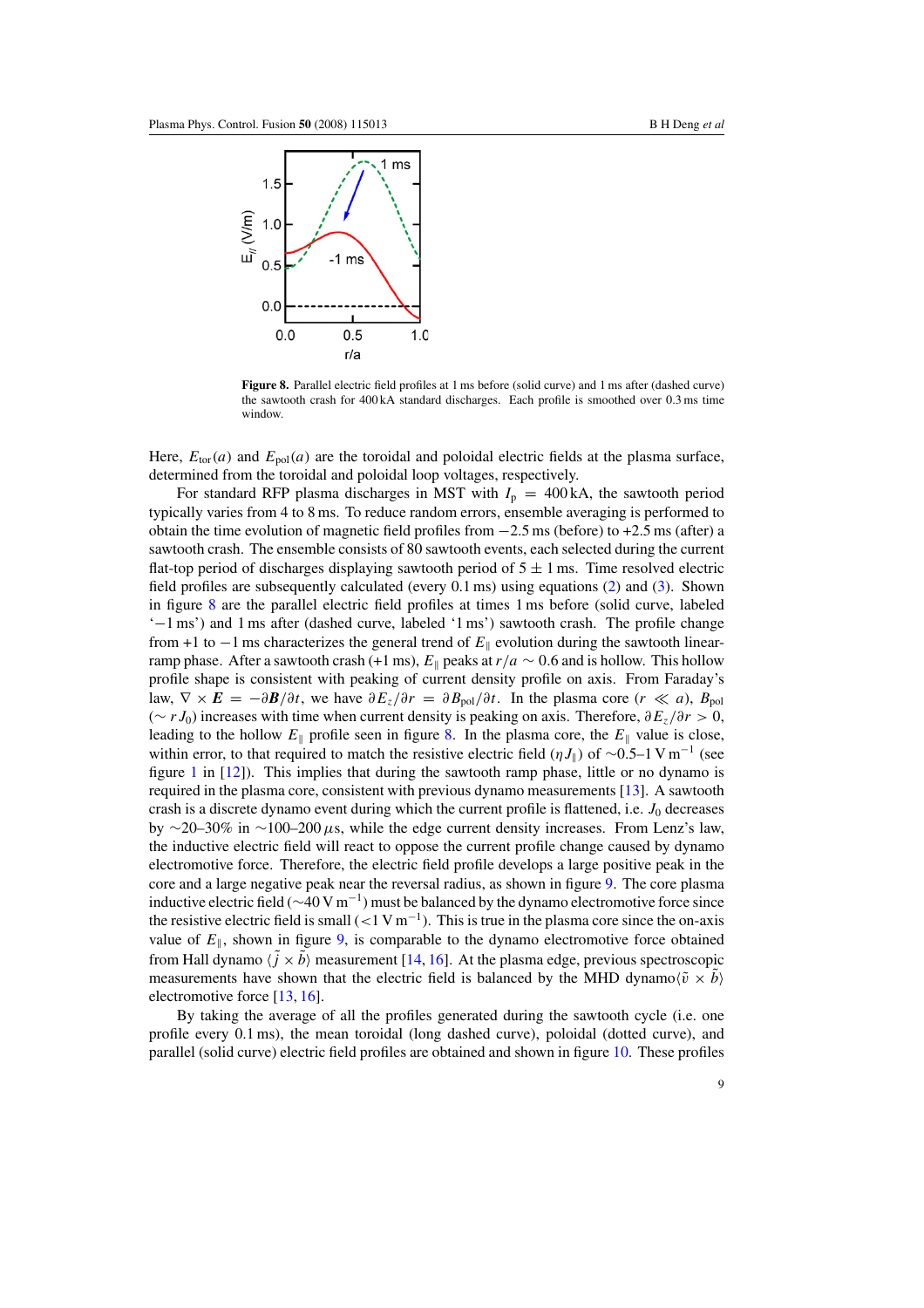<span id="page-10-1"></span>

**Figure 9.** Parallel electric field profile at the sawtooth crash of 400 kA discharges, averaged from −0.05 to 0.05 ms. Profile is averaged over 0.1 ms time window.

<span id="page-10-2"></span>

**Figure 10.** Toroidal (long dashed curve), poloidal (dotted curve) and parallel (solid curve) electric field profile for 400 kA standard discharges.

reflect the quasi-stationary conditions (15 < t < 35 ms) where  $I_p$  varies by less 5% (see figure [5\(](#page-7-1)g)). From equation [\(2\)](#page-8-2), it is expected that  $E_{\text{tor}}(r) = E_{\text{tor}}(a)$  is a constant across the plasma column for this quasi-steady period, with  $E_{\text{tor}}(a) = V_{\text{tor}}/2\pi R_0$ , where  $V_{\text{tor}}$  is the toroidal loop voltage applied at the plasma surface (by the Ohmic transformer). This is confirmed by the long dash curve in figure [10,](#page-10-2) where  $E_{\text{tor}} \sim 2 \text{ V m}^{-1}$  and constant within error bars. Similarly, from equation  $(3)$ ,  $E_{pol}$  should be near zero for this quasi-steady period, consistent with the very small sawtooth-averaged  $E_{pol}$  shown in figure [10](#page-10-2) (dotted curve). The parallel electric field (solid curve) is predominantly the projection of the constant toroidal electric field in the magnetic field direction, and therefore, it is similar in shape to the toroidal magnetic field profile. This centrally peaked  $E_{\parallel}$  profile is quite different from the resistive electric field ( $\eta J_{\parallel}$ ) profile (see figure [1](#page-4-1) of [\[12\]](#page-11-12)), which is flat and ∼0.5 V m<sup>-1</sup> for  $r/a < 0.9$ , supporting the claim that dynamo is required to sustain RFP plasmas [\[1\]](#page-11-0).

### <span id="page-10-0"></span>**5. Discussion and summary**

Simultaneous, high-speed, polarimetry–interferometry measurements in combination with the FIRfit equilibrium analysis have been used to determine the internal magnetic field structure and its temporal evolution during the sawtooth cycle in MST. Comparisons show  $B_0$  obtained